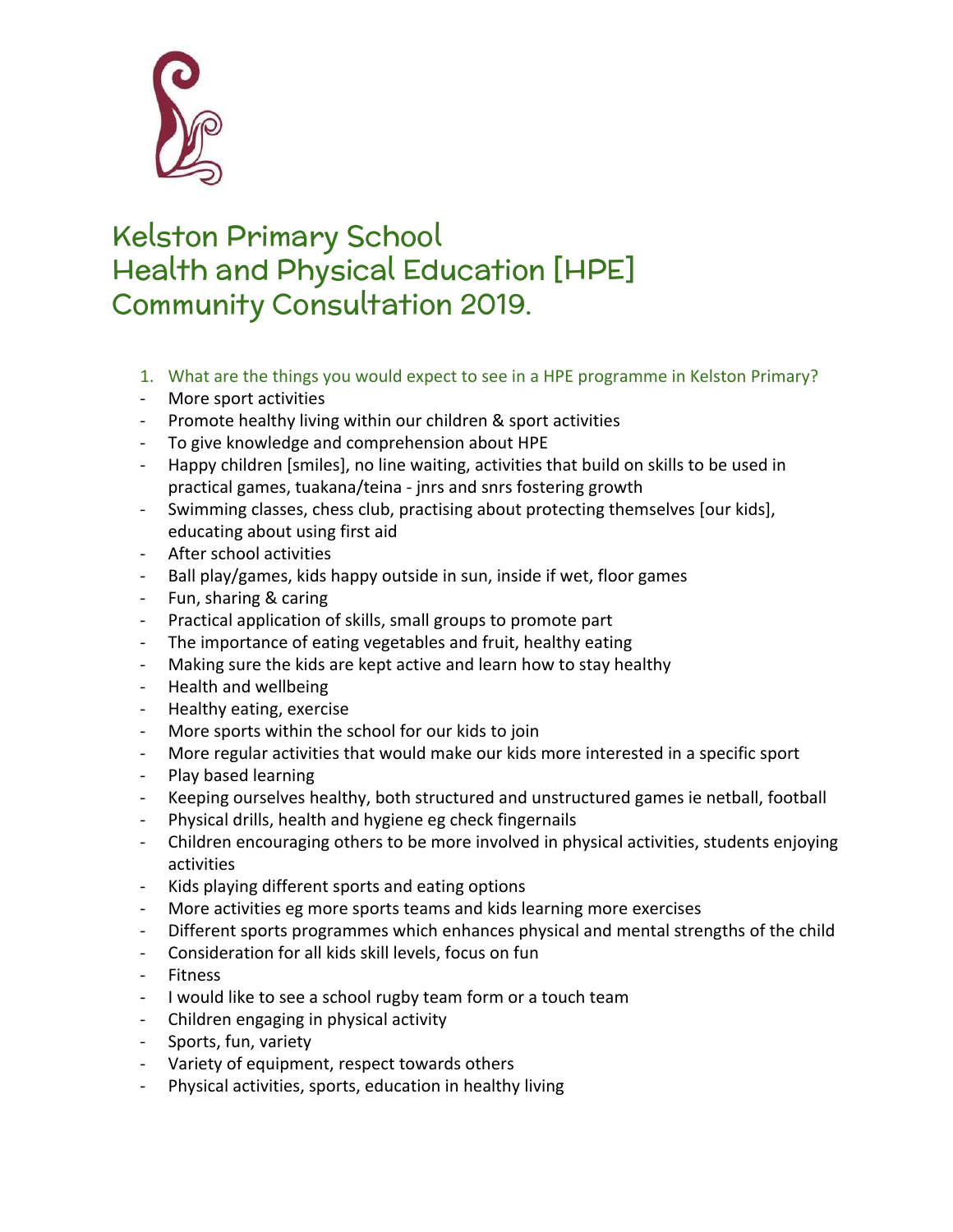

- Fun and engaging activities that promote learning to be part of a team, leadership and a sense of responsibility towards others
- Sports, fitness, healthy eating
- More physical activities for children
- Fitness and health
- More activities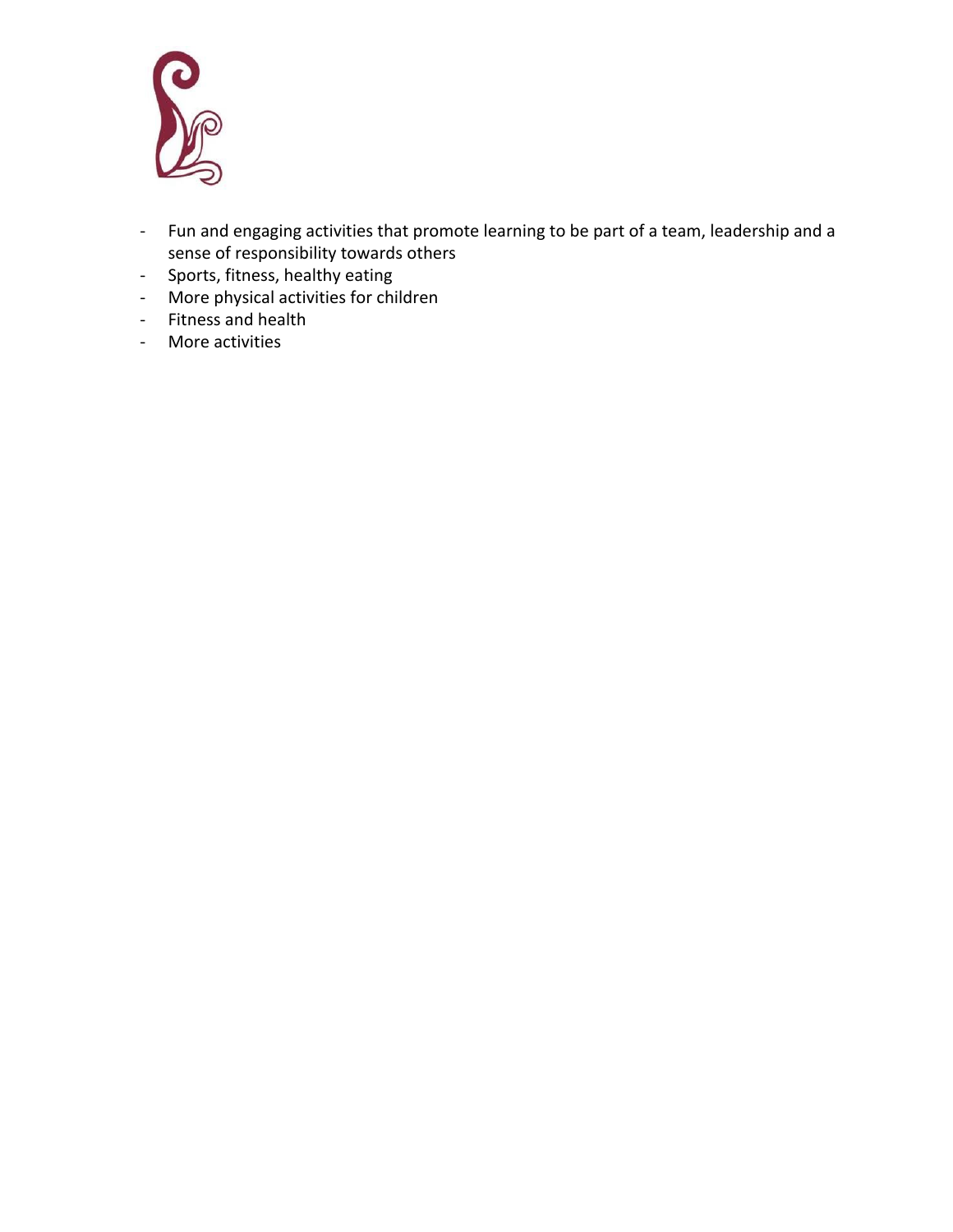

## 2. Do you know our 5 CORE VALUES here at Kelston Primary?



Responses:

- Respect
- Responsible choices
- Aim high
- Community
- Honesty
- Excellence
- Curiosity
- Listen talk when spoken to
- Happy
- Courage
- Effort
- Education
- Community
- Creativity
- Value yourself, others, environments, education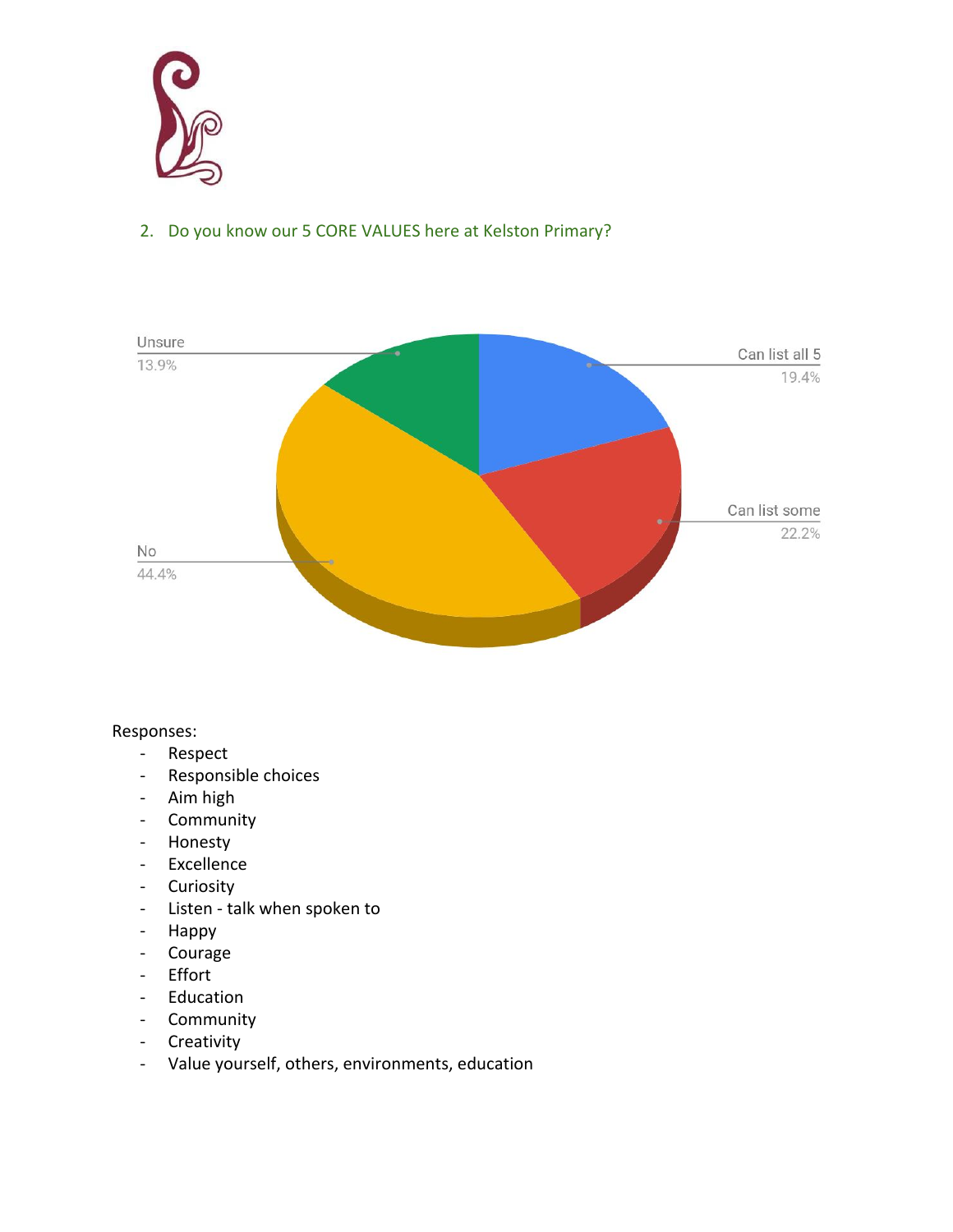

- 3. How important do you think school VALUES are and why? [All responses feel VALUES are important]
- It works both ways, school and home
- They represent who we are within this school
- Any values make a valuable person
- Quite important to emanate these same values at home also
- Aids in kids growth
- The most important value is Honesty with this core value our kids could understand and practise better to develop the other ones
- Important for children's health
- Need to learn to ensure all happy and 'do' learn/listen
- Teaches respect for others
- Teaching kids to put them into practise is great
- Important in upbringing of anyone because it is where they can keep themselves accountable and work towards
- It teaches the students to value the important things
- Very important, teaches children the importance of values
- It teaches our kids the important things in LIFE
- Community and respect for me is important because it helps them understand that they should foresee the need of the community
- They share the ethics of the school
- It gives students a motto to strive for and gives a sense of achievement
- It is what the kids take with them in life
- Extremely important in wellbeing, education, future of dour child. Students need to be curious to get academic excellence, need to be honest and respectful to build a productive community
- Kids can break values but they can learn from their mistakes
- Values guide principle and focus
- Important to have values in order to reach set goals
- Important for children to understand them
- Highly important children learn values from an early age sets boundaries in their lives and upbringing
- Important for children to understand
- Helps shape the kids to behave and use manners
- Guide our children if they understand each value
- Helps keep the kids in focus
- Important for students to learn the school values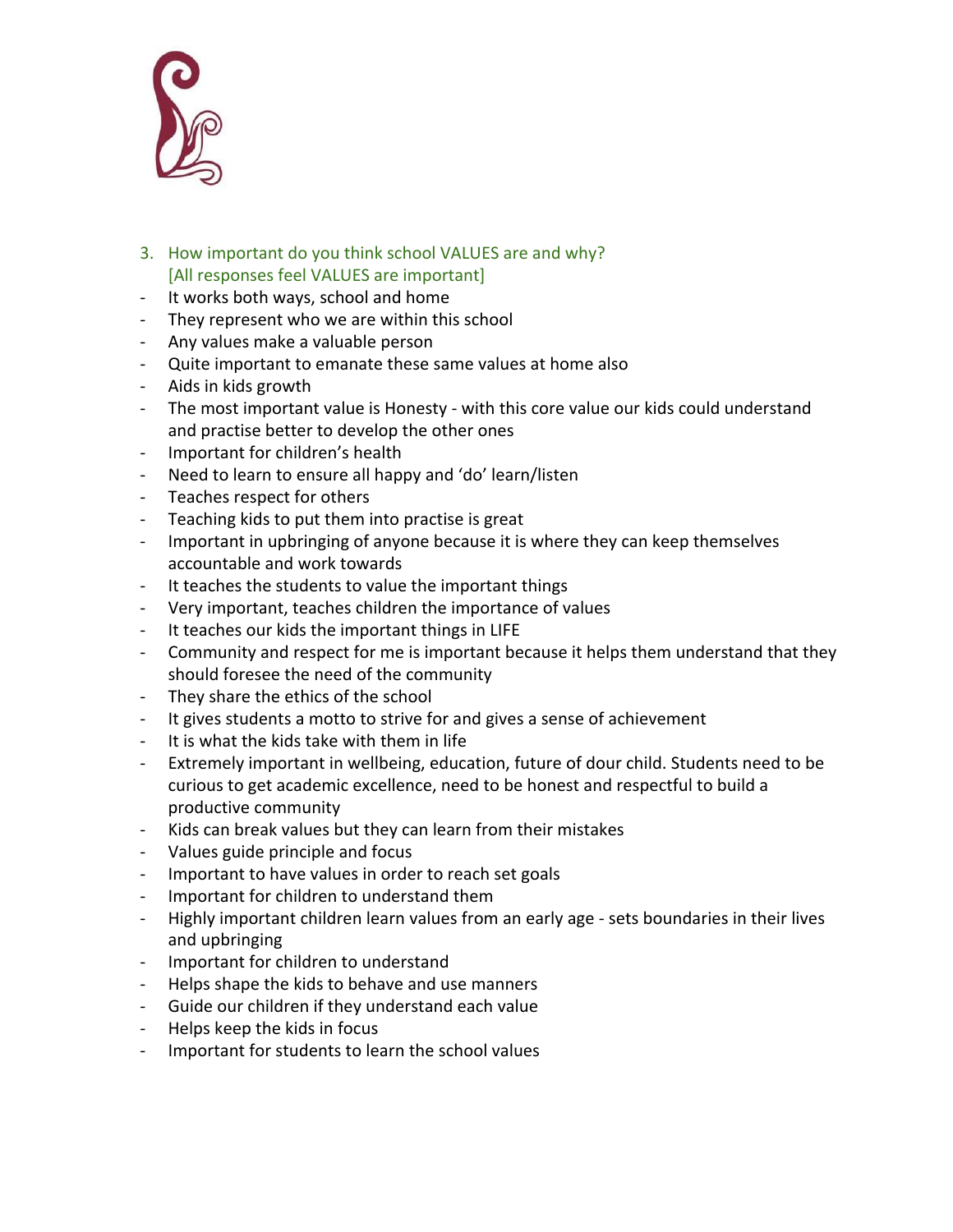

- 4. Which of the seven learning areas in Health and Physical Education would you like to see more of in the future?
	- **Sexuality** Mental Health Food and Nutrition Body Care and Physical Safety Physical Activity Sport Studies Outdoor Education

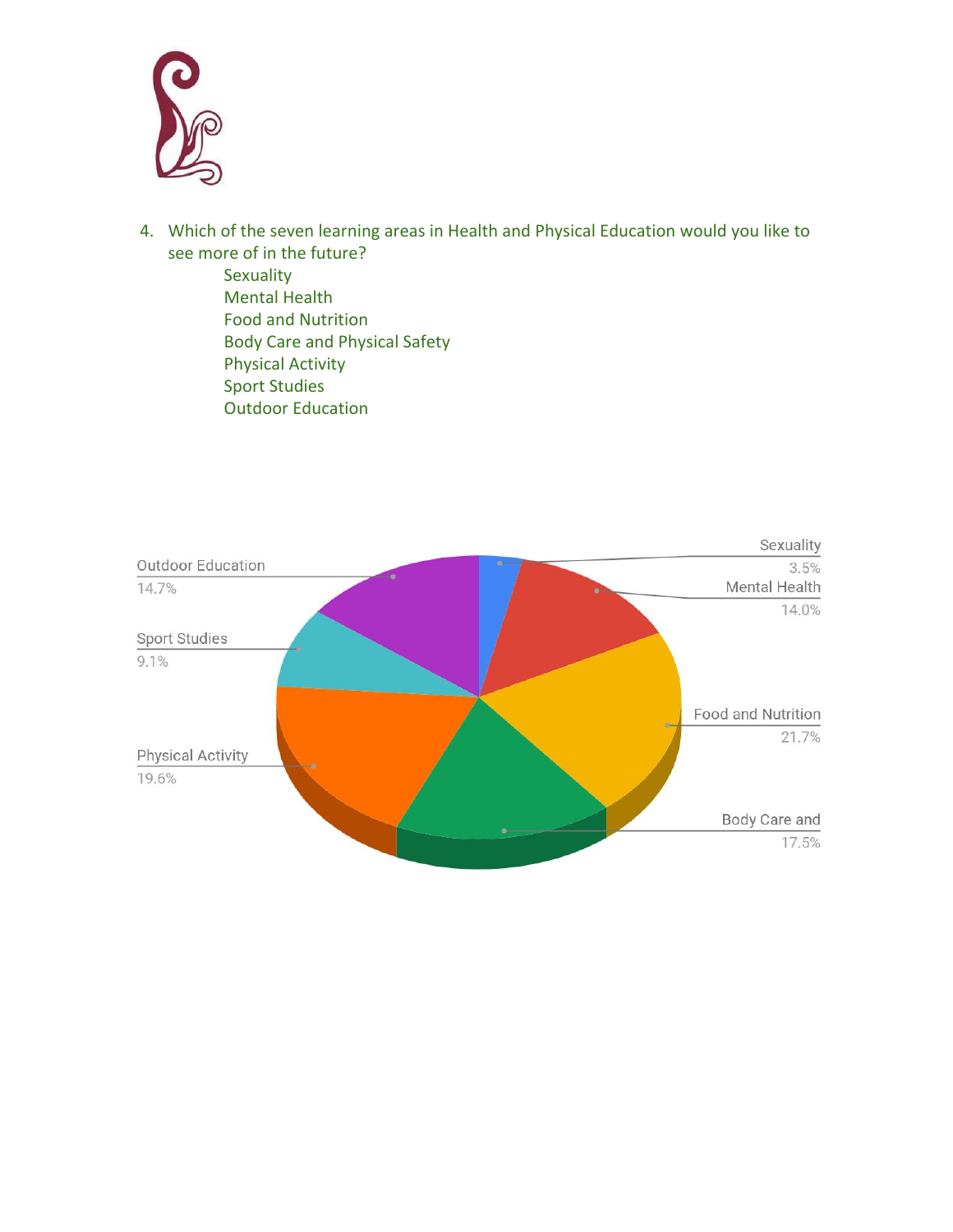

- 5. What value do you believe HPE adds to your child's overall education at school?
- Discipline
- Being actively fit. Better understanding of the subject "physical education"
- Keeping active is important to us after school practise/weekend sports
- Along with education HPE makes the kids more mentally strong
- My children will be more confident to open up in social activities
- Physical activities
- Healthy kids/families
- Confident in themselves
- The value of staying healthy and active, keep them healthy and active to learn
- Don't know
- Teaching them how to eat well and to look after yourself
- It makes them realise that healthy living is a good thing for the community
- Alot confidence in themselves and their place in society, being safe and well mentally and physically
- Keeps them physically fit and motivated
- Community looking out for one another [physical and mental]
	- Being a team [showing leadership]
	- Working together
	- Excellence moving forward/overcoming barriers
	- Pushing your limits
- Lots of values, need to be healthier and more active
- It would teach him how to look after his body not only now but when he's older
- In today's day and age, with technology in focus HPE is critical to ensure technology does not disable or hinder health and wellbeing in kids
- Promotes child physical and mental being, encourage teamwork and social awareness
- Teamwork
- Communication skills, work ethics
- Respect, personal space
- To stay healthy and it's good for you
- Children curious about outdoor activities will also strengthen their thinking in the classroom
- Good manners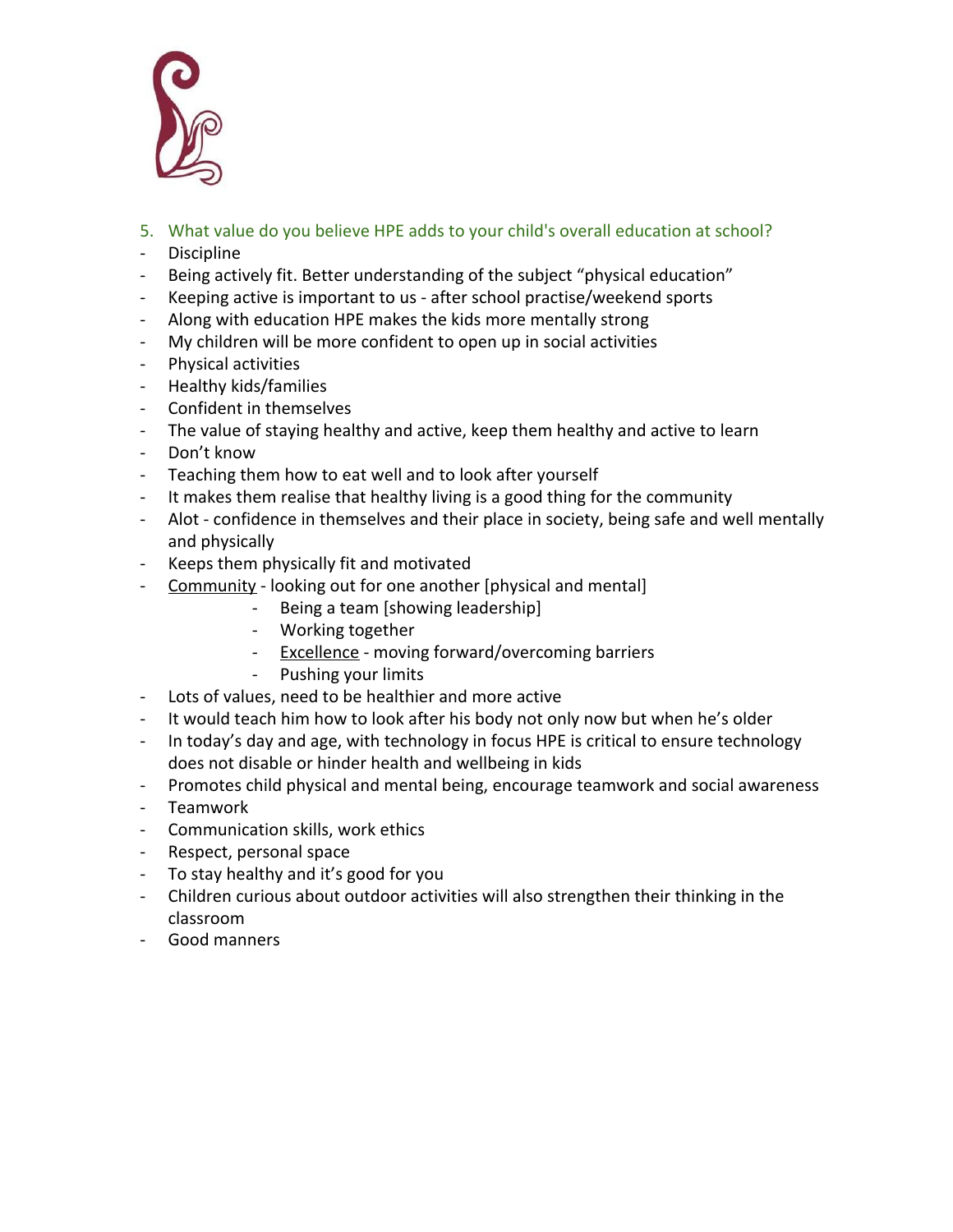

- 6. What does our school do really well in Health and Physical Education?
- Sports
- I'm not sure
- Athletics and swimming
- From what I have observed, it appears safe and organised, which is appreciated
- Sports, family day
- Rugby
- All sporting activities
- Games
- Sports are focus
- Knowing to be healthy inside our bodies
- Physical activity
- We love the athletics held every year at Trust Stadium and the morning exercise
- They open new opportunities for Kelson students, most of all their students enjoy the outdoor activities
- Lots of games and play based learning. Great body care and physical safety programme
- Athletics, Netball, Cricket, KOS
- Safety
- Promotes healthy eating, exercise outside
- Have students involved in outdoor activities and teaching them about health and wellbeing
- Keeping the kids active
- Promote exercise every morning before the start of class
- Life education caravan is great
- Yr sports/games places/equipment
- Teaching about healthy food
- Physical activity and outdoor education
- We haven't been here long enough to know
- Sports programme
- Active participation in team sports
- Maintaining good manners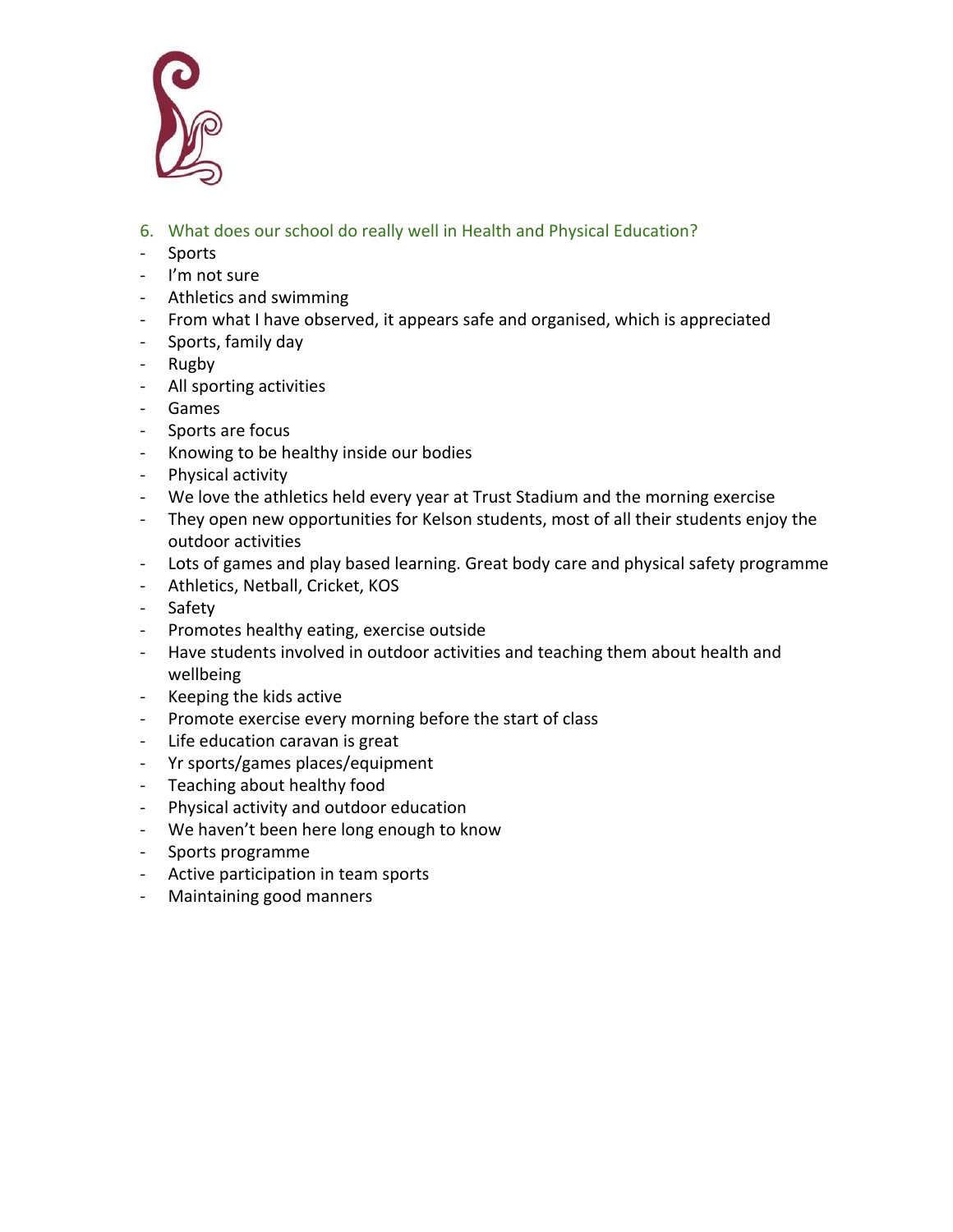

7. Are you concerned about any particular aspects of Health and Physical Education currently being taught?



Of the responses received these are those with concerns

- Maybe/sometimes
- I wish the sport studying could be pushed more
- Food and Nutrition
- Not enough Outdoor Education
- Don't know what is happening in this area
- Mental health/mental illness appears to be lacking
- I'm concerned about my child knowing or allowing to know about agenda change. This should be left till they are in highschool. I don't want them confused.
- I don't know what is currently being taught
- Not sure what is being taught in regards to HPE